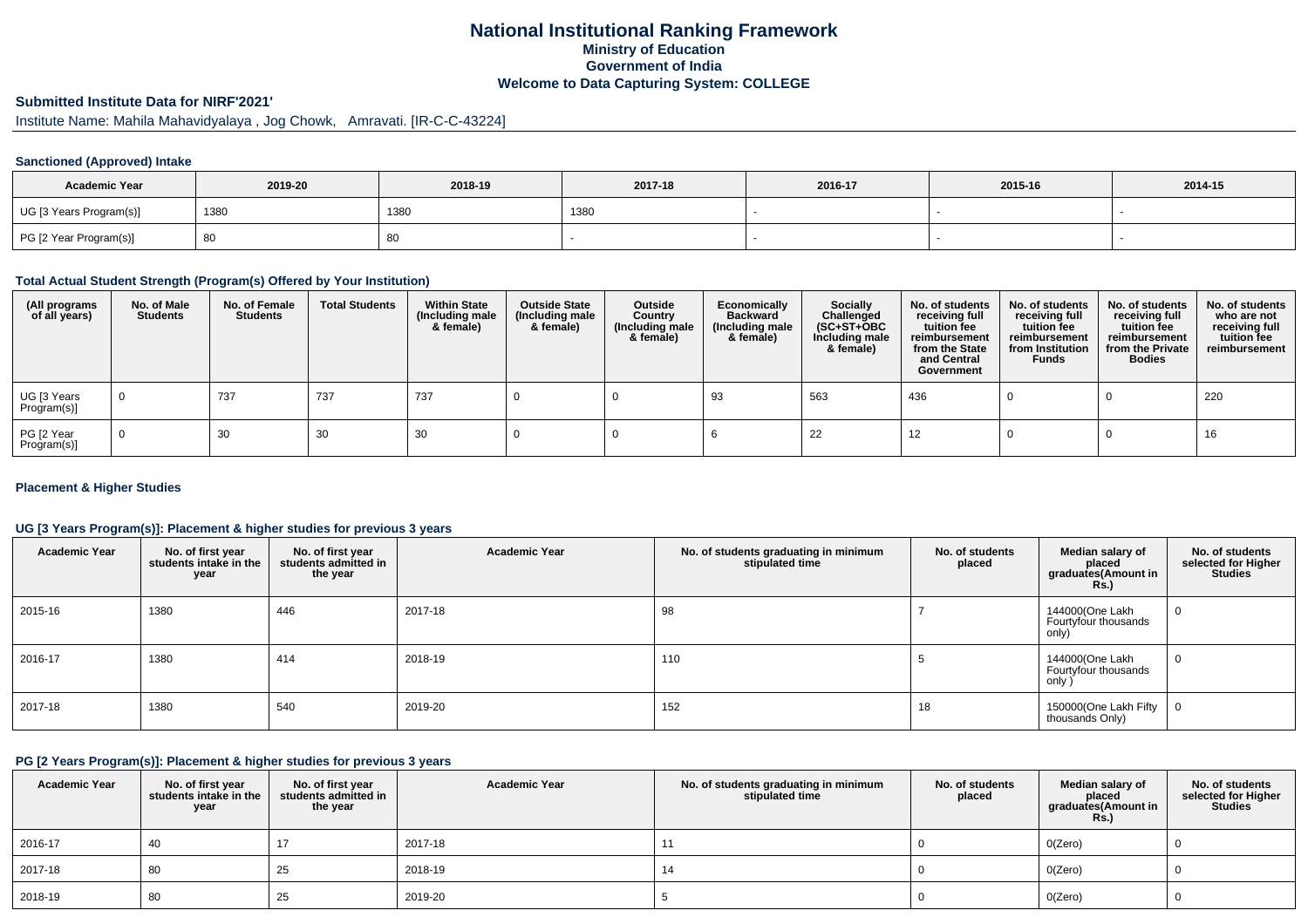### **Financial Resources: Utilised Amount for the Capital expenditure for previous 3 years**

| <b>Academic Year</b>                                                                                 | 2019-20                                                               | 2018-19                                                         | 2017-18                                                         |  |  |  |  |  |  |  |
|------------------------------------------------------------------------------------------------------|-----------------------------------------------------------------------|-----------------------------------------------------------------|-----------------------------------------------------------------|--|--|--|--|--|--|--|
|                                                                                                      | <b>Utilised Amount</b>                                                | <b>Utilised Amount</b>                                          | <b>Utilised Amount</b>                                          |  |  |  |  |  |  |  |
| Annual Capital Expenditure on Academic Activities and Resources (excluding expenditure on buildings) |                                                                       |                                                                 |                                                                 |  |  |  |  |  |  |  |
| Library                                                                                              | 163687 (One Lakh sixtythree thousand Six hundred<br>Eightyseven only) | 103519 (One Lakh tThree thousand Five hundred Nineteen<br>only) | 109731 (One Lakh Nine thousand Seven hundred Thirtyone<br>only) |  |  |  |  |  |  |  |
| New Equipment for Laboratories                                                                       | 0 (Zero)                                                              | 0 (Zero)                                                        | 0 (Zero)                                                        |  |  |  |  |  |  |  |
| Other expenditure on creation of Capital Assets (excluding<br>expenditure on Land and Building)      | 47000 (Fourtyseven thousand only)                                     | 118050 (one Lakh Eighteen thousand and fifty only)              | 0 (Zero)                                                        |  |  |  |  |  |  |  |

### **Financial Resources: Utilised Amount for the Operational expenditure for previous 3 years**

| <b>Academic Year</b>                                                                                                                                                                            | 2019-20                                                                             | 2018-19                                                                                       | 2017-18                                                                     |  |  |  |  |  |  |
|-------------------------------------------------------------------------------------------------------------------------------------------------------------------------------------------------|-------------------------------------------------------------------------------------|-----------------------------------------------------------------------------------------------|-----------------------------------------------------------------------------|--|--|--|--|--|--|
|                                                                                                                                                                                                 | <b>Utilised Amount</b>                                                              | <b>Utilised Amount</b>                                                                        | <b>Utilised Amount</b>                                                      |  |  |  |  |  |  |
| <b>Annual Operational Expenditure</b>                                                                                                                                                           |                                                                                     |                                                                                               |                                                                             |  |  |  |  |  |  |
| Salaries (Teaching and Non Teaching staff)                                                                                                                                                      | 21503170 (Two crore Fifteen Lakh Three thousand One<br>hundred and Seventy Rs only) | 29310658 (Two crore Ninetythree Lakh Ten thousand and Six<br>hundred and fiftyeighty Rs only) | 26974001 (Two crore Sixtynine Lakh Seventyfour thousand<br>and one Rs Only) |  |  |  |  |  |  |
| Maintenance of Academic Infrastructure or consumables and<br>other running expenditures (excluding maintenance of hostels<br>and allied services, rent of the building, depreciation cost, etc) | 852242 (Eighty Lakh Fifty two thousand Two hundred and<br>Fourty two Rs only)       | 573717 (Five Lakh Seventythree thousand Seven hundred and<br>Seventeen Rs Only)               | 579615 (Five Lakh Seventynine Thousand six hundred and<br>Fifteen Rs Only)  |  |  |  |  |  |  |
| Seminars/Conferences/Workshops                                                                                                                                                                  | 0 (Zero)                                                                            | 27300 (Twenty seven thousand and Three hundered only)                                         | 15029 (Finteen thousand and twentynine only)                                |  |  |  |  |  |  |

### **PCS Facilities: Facilities of physically challenged students**

| 1. Do your institution buildings have Lifts/Ramps?                                                                                                        | Not available                       |
|-----------------------------------------------------------------------------------------------------------------------------------------------------------|-------------------------------------|
| 2. Do your institution have provision for walking aids, includingwheelchairs and transportation from one building to another for<br>handicapped students? | No                                  |
| 3. Do your institution buildings have specially designed toilets for handicapped students?                                                                | Yes, less than 40% of the buildings |

### **Faculty Details**

| Srno | Name                         | Age | <b>Designation</b>     | Gender | Qualification | <b>Experience (In</b><br>Months) | <b>Is Associated</b><br><b>Last Year</b> | Currently<br>working with<br>institution? | <b>Joining Date</b> | <b>Leaving Date</b> | <b>Association type</b> |
|------|------------------------------|-----|------------------------|--------|---------------|----------------------------------|------------------------------------------|-------------------------------------------|---------------------|---------------------|-------------------------|
|      | Ankush Ashok Giri            | 38  | Assistant<br>Professor | Male   | <b>NET</b>    | 30                               | Yes                                      | Yes                                       | 28-10-2005          | $\sim$              | Regular                 |
|      | Sharmila Arvind<br>Deshmukh  | 48  | Assistant<br>Professor | Female | <b>NET</b>    | 20                               | Yes                                      | Yes                                       | 25-11-2011          | $\sim$              | Regular                 |
|      | Jayashree Milind<br>Vaishnav | 52  | Assistant<br>Professor | Female | Ph.D          | 20                               | Yes                                      | Yes                                       | 25-11-2011          | $\sim$              | Regular                 |
|      | Vajay Ganeshrao<br>Wardikar  | 46  | Assistant<br>Professor | Male   | Ph.D          | 20                               | Yes                                      | Yes                                       | 25-11-2011          | $\sim$              | Regular                 |
|      | Pravin Jaikrushna<br>Gulhane | 41  | Assistant<br>Professor | Male   | Ph.D          | 20                               | Yes                                      | Yes                                       | 25-11-2011          | $\sim$              | Regular                 |